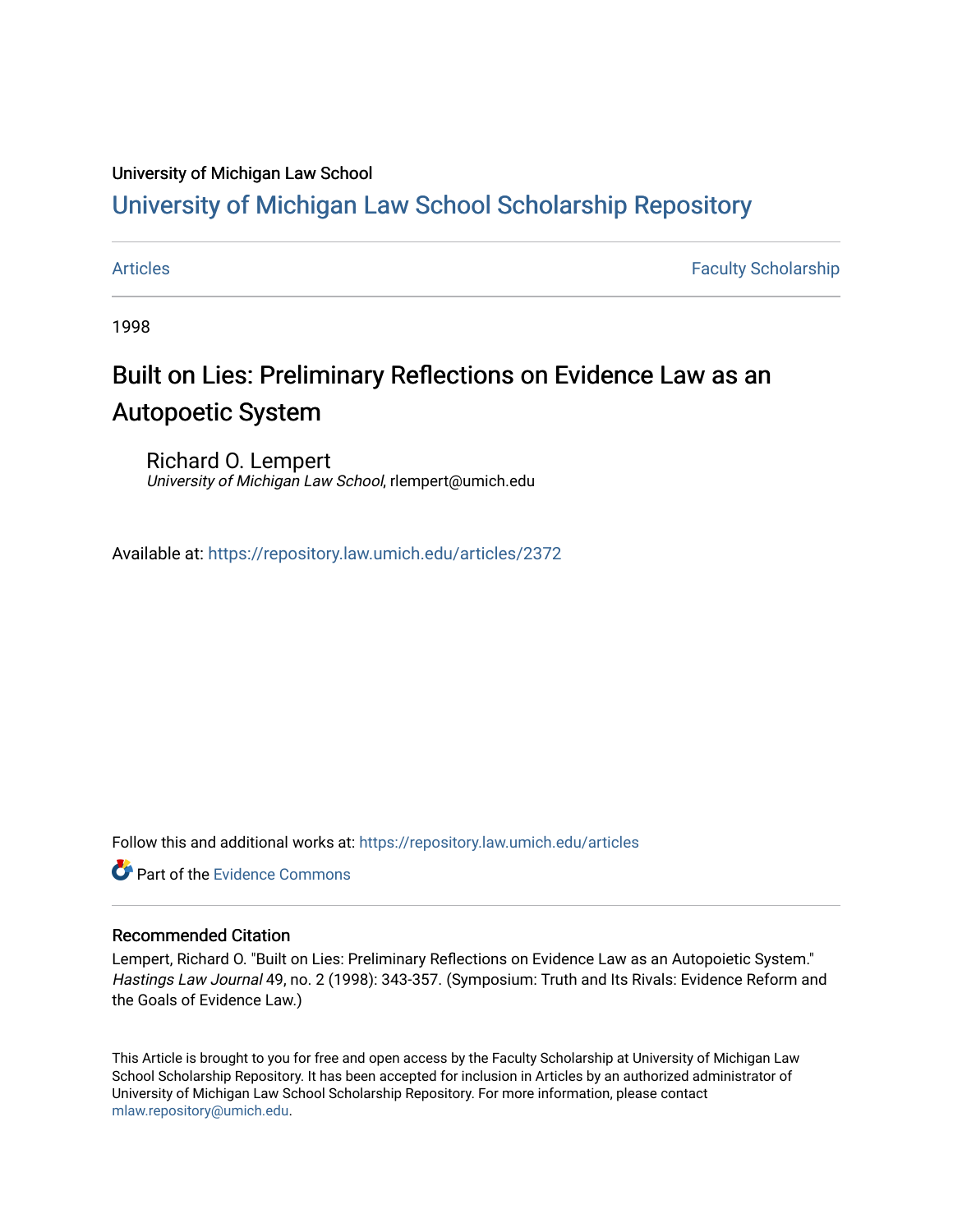# **Built on Lies: Preliminary Reflections on Evidence Law as an Autopoietic System**

*by* RICHARD **0.** LEMPERT\*

#### **Introduction**

This Symposium on Truth and Its Rivals seems most concerned with what one might think of as the "output" side of evidence lawthat is, whether the rules of evidence enhance the likelihood that trial verdicts will capture the true state of the matter giving rise to the litigation. From this perspective, the legitimate rivals to truth are values that may justify decisions that eclipse the truth. The most obvious examples are rules of privilege, which allow probative information to remain concealed even where it is essential to accurate fact finding.

**My** focus is different. I look not at implications of evidentiary rules for outputs, but at the *lies* that are at the very heart of our evidentiary system. **My** thesis is that our system of evidentiary rules, including the common law, statutes, and constitutional elements, works in part because it often falsely portrays reality. It does so because distorting factual reality allows for reasonableness and consistency at a conceptual level as well as, in many cases, a superior output, in other words, greater verdict accuracy. Although stating that our system of evidence law rests, in part, on lies is not necessarily to condemn it, the situation is not a healthy one. The system's legitimacy is threatened when the spotlight is cast on the lies at its core. Thus, the attention that social scientists are now giving evidence rules is not entirely a good thing from the system's point of view, because science can undercut the claimed factual basis of an evidentiary rule without offering a substitute basis that articulates well with other evidentiary rules, is politically feasible, and promotes verdict accuracy.

#### Evidence **Law** as **an Autopoietic System**

Evidence law can rest on unreal assumptions about the world because the set of evidentiary rules and the cases that justify them are an autopoietic system in the sense that the German sociologist Niklas Luhmann uses the term.<sup>1</sup> An autopoietic system, as described by

*1. See generally* Niklas Luhmann, *The Unity of the Legal System, in* **AuTOPOIETIC**

<sup>\*</sup> Frances **A.** Allen Collegiate Professor of Law, Professor of Sociology, & Chair, Department of Sociology, The University of Michigan.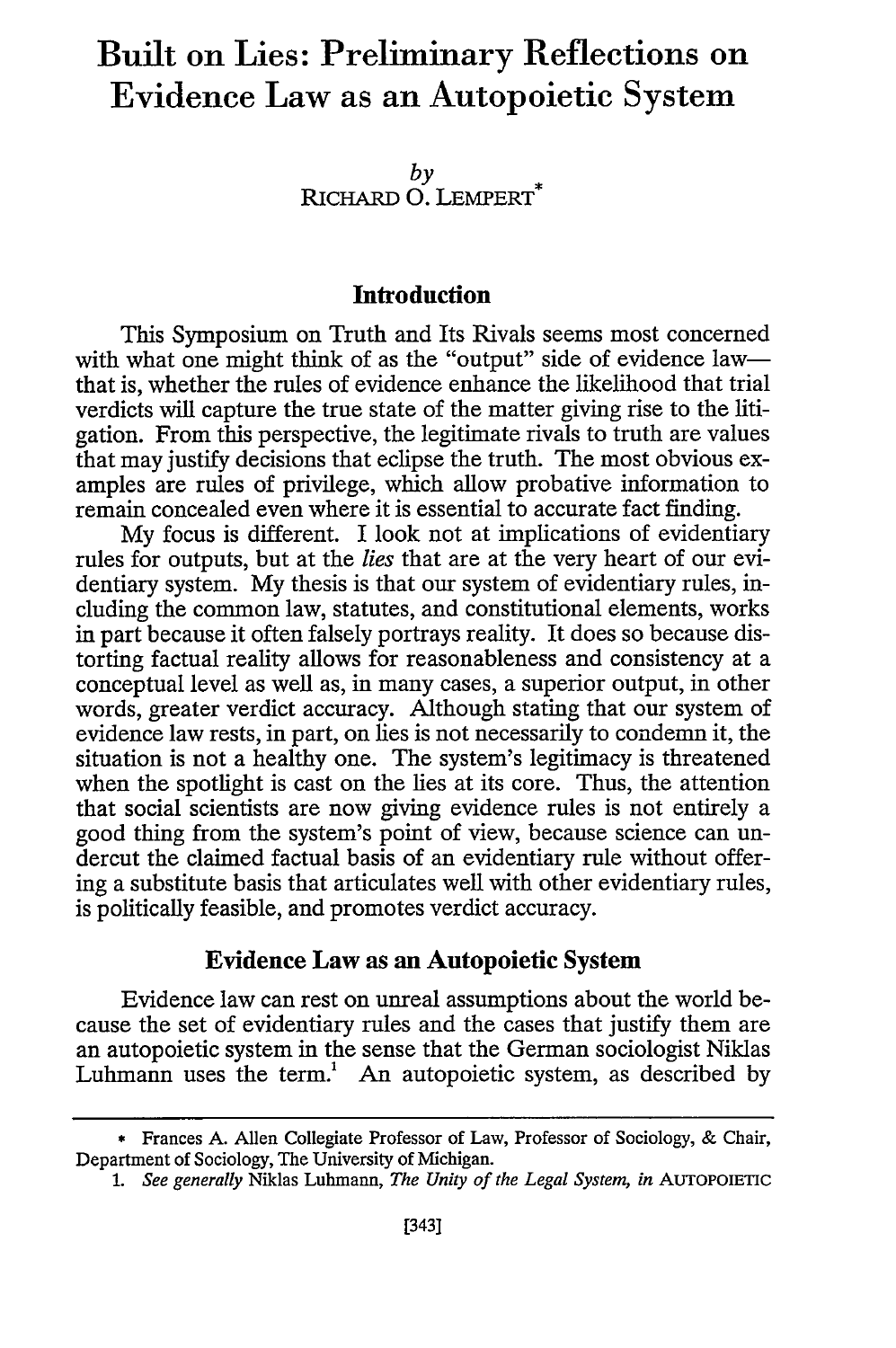Luhmann, is a system of communication that is recursive, selfreferential, self-producing, self-reproducing, self-observing, and selfdescribing. To put this in more folksy language, it is a system that talks to itself, about itself, and in its own terms. An autopoietic system is also bounded or closed. It can observe the world external to it, but it does not directly respond to it. Rather it responds to a representation of the world modeled in the system's own terms. In an earlier piece I have called this "the as if world of evidence law."<sup>2</sup> Evidence law, in other words, does not respond to the realities of the actual world, rather it responds to the supposed realities of a world it has established and modeled as *if* it were the actual world.

Evidence law's world is in large measure congruent with the actual world, but the model has been built up over time. Parts of it correspond to the way the actual world appeared generations ago, and parts of it correspond to worlds that anyone except a court would always have regarded as fictive. The hearsay rule, for example, in large measure reflects a world in which the threat that hearsay poses to the truth rests to a considerable extent on the fact that hearsay statements are not given under oath.<sup>3</sup> This underpinning remains conceptually important even though in today's world the lack of an oath may be the least important reason to suspect the accuracy of most hearsay. Thus the presumed capacity of excitement to still tendencies to lie and thus substitute for an oath continues to justify an exception for excited utterances,<sup>4</sup> although the consensus of the past half century is that the cost of excitement in terms of less accurate perception exceeds the benefit of presumably increased sincerity.' Similarly, on the one hand, the hearsay rule continues to rest in part on the factfinder's

LAW: A NEW APPROACH TO LAW AND SOCIETY 12 (Gunther Teubner ed., 1988) [hereinafter AUOTPOIETIC LAW]; Niklas Luhmann, *Closure and Openness: On Reality in the World of Law, in* AUTOPOIETIC LAW, *supra,* at 335. For an excellent article about the developments in Luhmann's theory since 1988, see Hugh Baxter, *Autopoiesis and the "Relative Autonomy" of Law,* 19 CARDOZO L. REV. 1987 (1998). For present purposes I mean simply to assert rather than defend the proposition that the set of evidence rules and cases form an autopoietic system, although in what follows I shall show certain respects in which evidence law behaves autopoietically. I hope in a later work to return to this theme and more rigorously demonstrate the autopoiesis of evidence law.

*<sup>2.</sup> See* Richard Lempert, *Of Flutes, Oboes and the "as if' World of Evidence Law. 1* INT'LJ. EVIDENCE & PROOF 316 (1997).

*<sup>3.</sup> See* SIR GEOFFREY GILBERT, THE LAW OF EVIDENCE 3-4 (1754). For a general discussion of the development of rationales for the hearsay rule and the way they changed over time, see Stephan Landsman, *From Gilbert to Bentham: The Reconceptualization of Evidence Theory,* 36 WAYNE L. REV. 1149 (1990).

*<sup>4.</sup> See* FED. R. EVID. 803(2).

*<sup>5.</sup> See, e.g.,* Edward J. Imwinkelried, *The Worst Evidence Principle: The Best Hypothesis as to the Logical Structure of Evidence Law,* 46 U. MIAMI L. REV. 1069. 1091 n.213 (1992).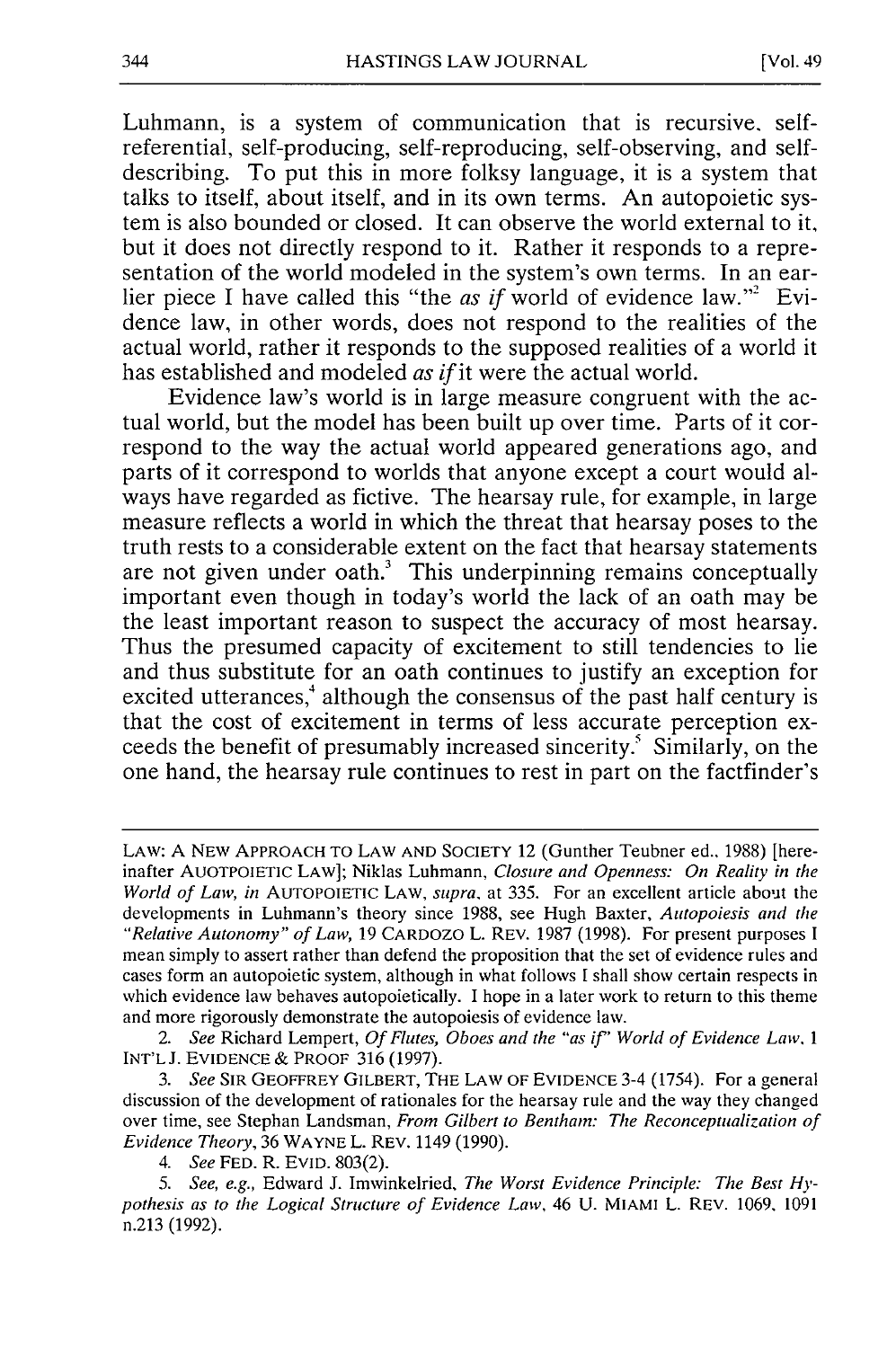inability to evaluate the demeanor of absent speakers.' On the other hand, little is made of the danger that hearsay will be misreported because witnesses to hearsay may be cross-examined like other witnesses, and cross-examination is presumed to be an effective device for revealing testimonial inaccuracies. But the likely effectiveness of cross-examination in getting at the truth is seldom examined-numerous court opinions and commentaries rely on Wigmore's conclusion that cross-examination is "beyond any doubt the greatest legal engine ever invented for the discovery of truth"<sup>7</sup> rather than on empirical evidence. In particular, in the hearsay context, courts ignore ways in which cross-examining witnesses about a few lines of speech they heard differs from cross-examining witnesses about more complex perceptions, like descriptions of accidents, and so makes the discovery of erroneous or dishonest reporting less likely when all a witness has testified to is having heard a particular statement.<sup>8</sup> Rather, evidence law treats its construction of the world, here a construction which sees cross-examination as an effective means for revealing misreported hearsay, as if it were the reality in which decisions about the creation and meanings of rules have their effects.

This does not mean evidence law is necessarily bound to past views of reality. Evidence law's world model, like the real world, is not stable. Rather it is an ongoing, self-referential, communicative representation of reality which incorporates and builds on past representations and, often self-consciously, provides building blocks for imagined future representations.

The motivation for changing evidence law's self-created world view has historically been the legal case, an extra-systemic influence which, in Luhmann's terms, while being entirely external to the legal system, can nonetheless act as an "irritant" to it. The case is a matter the system must deal with, an itch that must be scratched. Usually the irritation is minor, and the treatment is as routine and automatic as responses to most itches are—the unreflective scratch. Thus for evidence law's normal itches—the routine case—clear rules or precedents allow most issues of procedure and admissibility to be resolved quickly. But in some situations, the "irritation" a case poses is too great or novel, and neither code nor precedent supplies a balm. In these circumstances, evidence law's world model may change so that

**<sup>6.</sup>** Professor Wellborn, drawing on modem social science research, has persuasively questioned the value of this cue. *See generally* Olin Guy Wellborn, III, *Demeanor, 76* CORNELL L. REV. 1075 (1991).

<sup>7. 5</sup> JOHN HENRY WIGMORE, WIGMORE **ON** EVIDENCE **§** 1367 (Chadbourn Rev. 1974).

*<sup>8.</sup> See* RICHARD **0.** LEMPERT & STEPHEN A. SALTZBURG, A MODERN APPROACH TO EVIDENCE 353 (2d ed. 1982).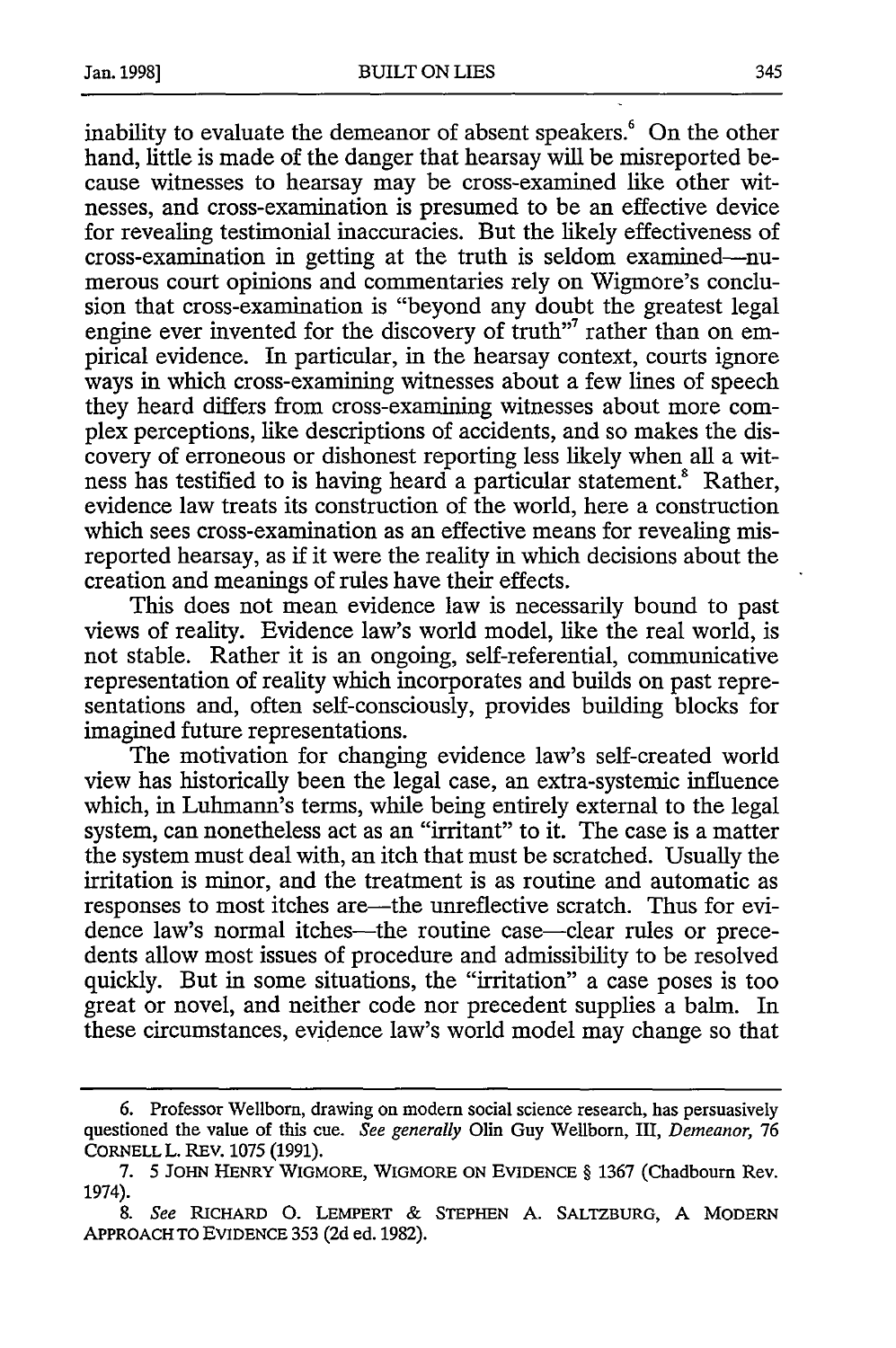existing precedent can put down the itch, or the case may be incorporated into the system as a new event and a new precedent, or, even, a new code provision may arise to meet it. There is, however, a difference in these solutions. Where a new precedent is created, it will build on and perhaps change the suppositions that shape the world as evidence law conceives it. New code provisions may do the same thing, or they may, as with the recent enactment of Federal Rules of Evidence (" $\overrightarrow{F}RE$ ") 413 through 415,<sup>9</sup> reflect the world view of a different system-here the political system-that can impose itself on evidence law by brute force.

#### **Examples of Fictional Worlds**

But enough abstraction and metaphor. Let me provide concrete examples of what I mean. Consider the case of *Ohio v. Roberts,"'* which despite the majority's disclaimer seemed, when it was handed down, to have the potential to reshape a large segment of evidence law." *Roberts* applied to Confrontation Clause jurisprudence the same general thinking that gave us the catch-all exception to the hearsay rule,<sup>12</sup> namely the idea that necessity and reliability together justify the admission of hearsay. 3 For constitutional purposes *Roberts* also accepted the negative pregnant here: without reliability and necessity, the Confrontation Clause prohibits hearsay. Thus, *Roberts* seemed to hold that hearsay could not be admitted against a criminal defendant without violating the defendant's Confrontation Clause rights unless the speaker's unavailability was established and the state could show some special reason to believe the speaker's hearsay was reliable. The burden potentially imposed by this second prong was, however, eased considerably by the Court's pronouncement that reliability could be inferred, without more, if the hearsay met the requirements of a long established exception to the hearsay rule.<sup>14</sup>

The first prong of the *Robert's* test was a fair representation of the actual world. Hearsay is only necessary to prove a point when the speaker of the hearsay cannot testify as a witness.<sup>15</sup> Yet it was obvi-

**<sup>9.</sup> FED.** R. EvID. 413-15 (relating to evidence admissible in sexual assault and child molestation civil and criminal cases).

<sup>10. 448</sup> U.S. 56 (1980).

*<sup>11.</sup> See id.* at 64-65.

<sup>12.</sup> Originally these were exceptions FRE 803(24) and FRE 804(b)(5). *See* **FED.** R. EVID. 803(24), 804(b)(5). Today there is a single catch-all exception. *See* FED. R. EvID. 807.

<sup>13.</sup> *See Roberts,* 448 U.S. at 65-66.

<sup>14.</sup> *See id.* at 66.

<sup>15.</sup> With the conspicuous exception of hearsay enshrined in business and official records. *See* **FED.** R. **EVID. 803(6)-(8).**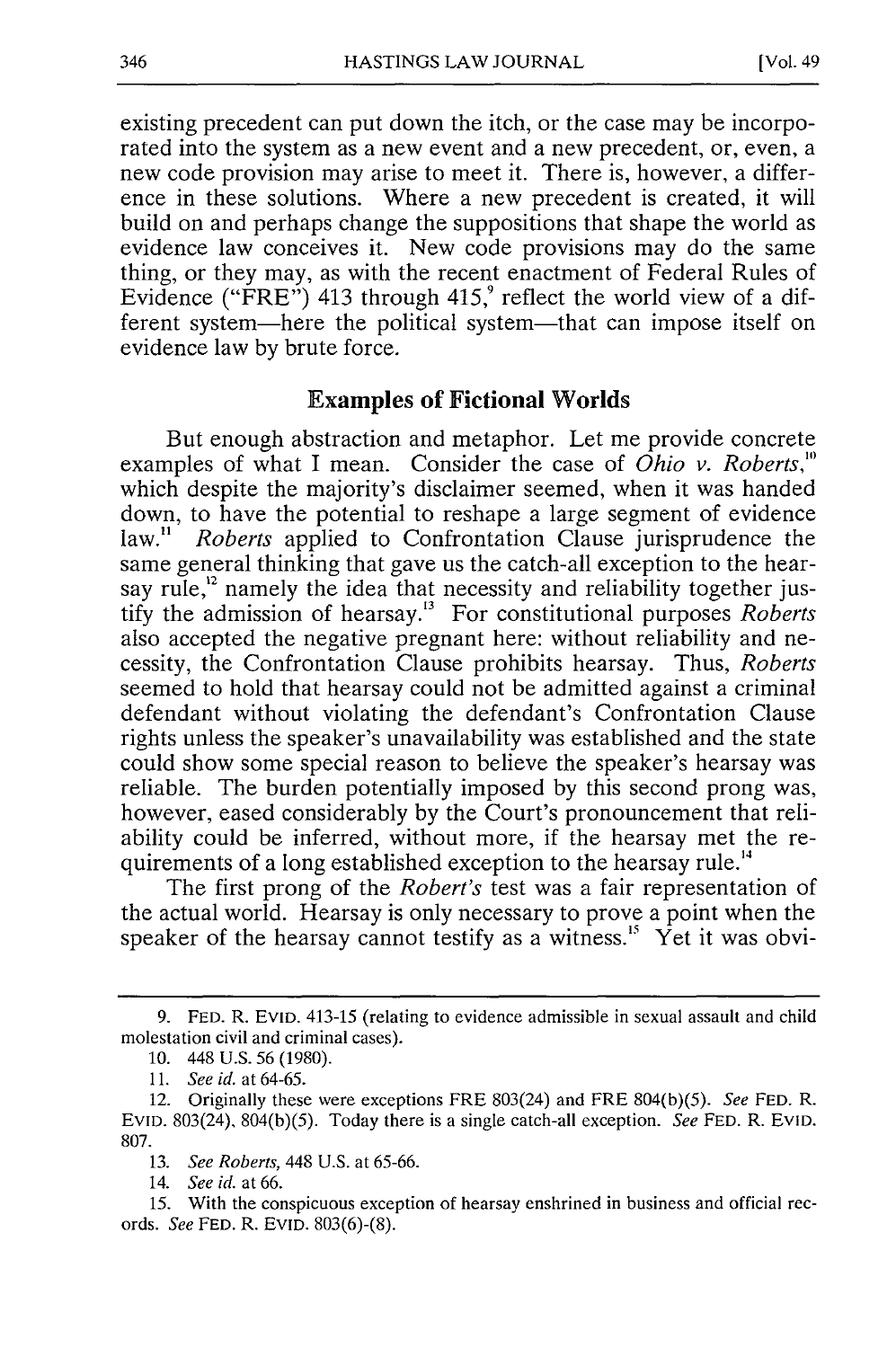ous when *Roberts* came down that the necessity prong could not stand because it potentially excluded too much hearsay (excited utterances, states of mind, statements for medical treatment, etc.) that had long been admitted regardless of the speaker's availability.<sup>16</sup> In purporting to exclude such hearsay, *Roberts* ignored one of the "facts" of evidence law's world view, namely, that some hearsay is likely to convey *more* accurate information than the speaker's testimony could provide. This is because a speaker's trial testimony has a higher risk of suffering from memory and sincerity problems than an earlier out-ofcourt statement on the same topic.

Is this "fact," which rests on a reasonable premise, correct? Not necessarily, for this argument that hearsay is more credible than testimony ignores possible memory and sincerity problems by the person reporting the hearsay as well as the reporter's possible mishearing of what was said. More importantly, in comparing the likely reliability of the speaker's earlier out-of-court statement with the same statement uttered as testimony, the analysis ignores the value of information about context or other matters that cross-examining the speaker might reveal. Thus, it may only be the unusual case in which information conveyed by admissible hearsay, such as present sense impressions, excited utterances, then existing states of mind, or statements for medical diagnosis, $17$  is likely to conduce to more accurate factfinding than the information gained by calling the speaker to the stand. No matter, as far as evidence law is concerned, the likely value of substituting a person's testimony for a witness's report of his excited utterance or statement to a physician is low because numerous cases have, as a matter of fact, proclaimed it to be. *Roberts* was intolerably inconsistent with this long established view of the world, and this prong of *Roberts* was laid to rest by a simple refusal to take seriously what it said. Despite a seemingly clear text, the Court, with the concurrence of those who profess to believe that the plain meaning of texts controls, limited the availability prong of *Roberts* so as to reconfirm its irrelevance to the FRE 803 exceptions and perhaps apply it only to former testimony among the FRE exceptions that require unavailability.<sup>18</sup>

If the first prong of *Roberts* was based on a plausible model of the real world, and what it means for hearsay to be necessary, the second prong, by which I mean the requirement that hearsay be reliable coupled with the proposition that without more reliability can be assumed if the out-of-court statement fits a long established hearsay

<sup>16.</sup> See **FED.** R. **EVID.** 803(2)-(4).

<sup>17.</sup> See **FED.** R. EVID. 803(1)-(4).

<sup>18.</sup> See White v. Illinois, 502 U.S. 346, 353-54 (1992); United States v. Inadi, 475 **U.S.** 387,394 (1986).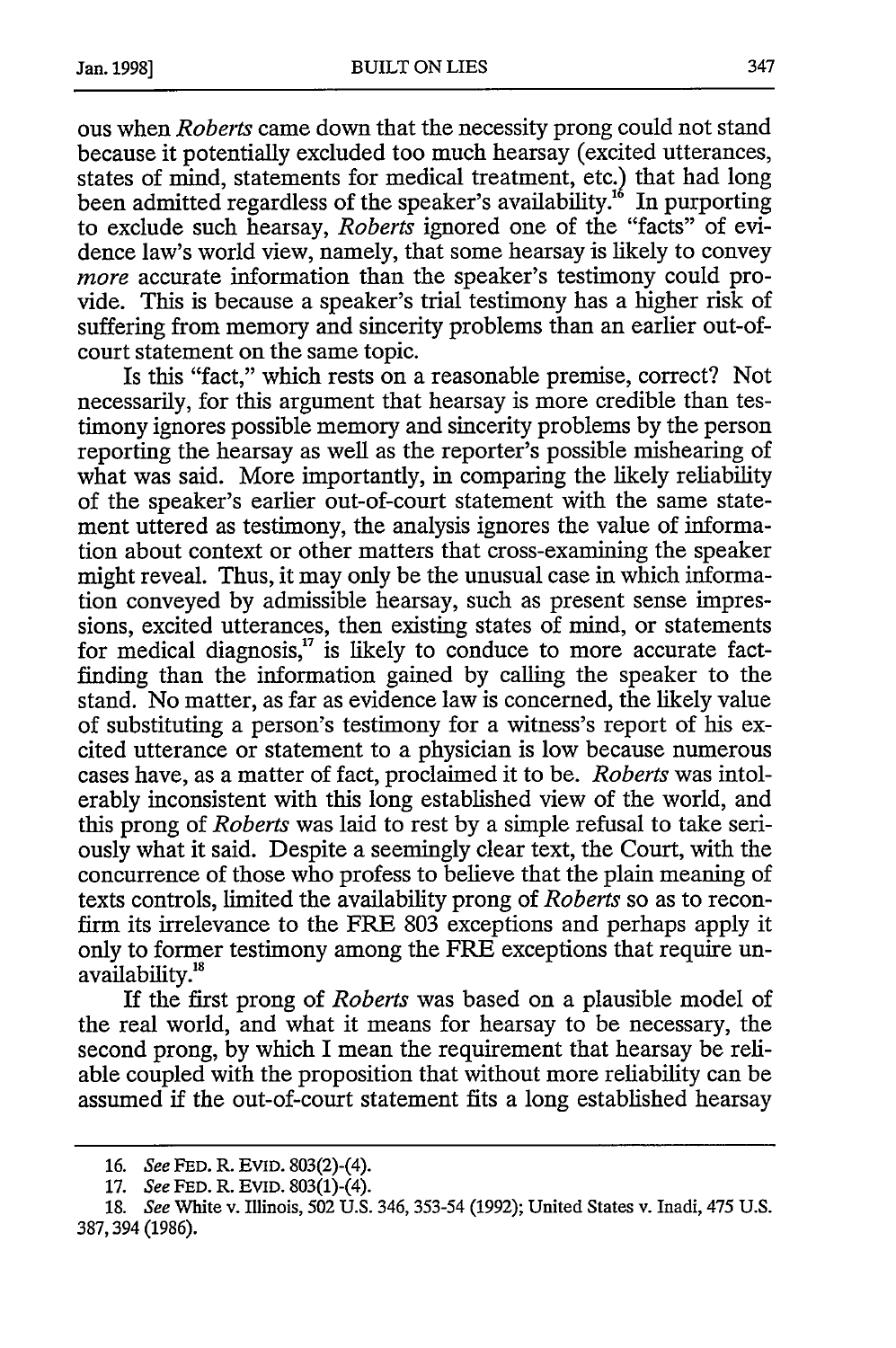exception, was not. Evidence law's world is the only place where all hearsay fitting long-established exceptions is especially likely to be true. In the case of some exceptions, most notably the excited utterance exception,<sup>19</sup> the consensus seems to be that the conditions that qualify statements for the exception conduce, on balance, to unreliability. The same may be said of the "tender years" exceptions that some states have created in an effort to make it easier to prove child abuse.<sup>20</sup> Moreover, even if most admissible hearsay has a special likelihood of being reliable, most exceptions will nevertheless admit some hearsay which, if it were examined for reliability, would not pass the *Roberts* test. But the counter-factual proposition that any hearsay which meets the conditions of a long-established hearsay exception is reliable is the prong of *Roberts* that has been staunchly reaffirmed.<sup>2</sup> Whatever the world may look like to non-judicial observers, the proposition that hearsay which meets the conditions of a longestablished exception is reliable is not counter-factual in the *as if* world that evidence law constructs.

Consider also *White v. Illinois,* not for its affirmation of the reading I have just given *Roberts,* but for what Chief Justice Rhenquist, apparently speaking for a unanimous Court, says with respect to the case he is deciding. The Chief Justice writes, "a statement made in the course of procuring medical services, where the declarant knows that a false statement may cause misdiagnosis or mistreatment, carries special guarantees of credibility that a trier of fact may not think replicated by courtroom testimony."<sup>22</sup> This is true in the Court's world of evidence law. The problem is that in the world where the case arose the declarant was a four-year-old girl who, after telling her story to her babysitter, her mother and a police officer, four hours later told it to a nurse and, even later, to a doctor.<sup>23</sup> The alleged sexual assault apparently left no physical injury, and the girl's hearsay statement simply identified the assailant and purported to describe what he had done.<sup>24</sup> It would be surprising, indeed I would be astonished, if the four year old thought as she repeated her story for the fourth and fifth times that on these occasions she had better be accurate because her medical treatment depended on it.

Although I have relied primarily on Supreme Court decisions to

<sup>19.</sup> *See* FED. R. EvID. 803(2).

<sup>20.</sup> For a list of states having such statutes and a discussion of some of the issues they raise, see generally Robert G. Marks, *Should We Believe the People Who Believe the Children?: The Need for a New Sexual Abuse Tender Years Hearsay Exception Statute, 32* HARV. J. **ON** LEGIS. 207 (1995).

<sup>21.</sup> *See White,* 502 U.S. at 354; Bourjaily v. United States, 483 U.S. 171. 182-83 (1987).

<sup>22.</sup> *White,* 502 U.S. at 356.

<sup>23.</sup> *See id.* at 349-50.

<sup>24.</sup> *See id.*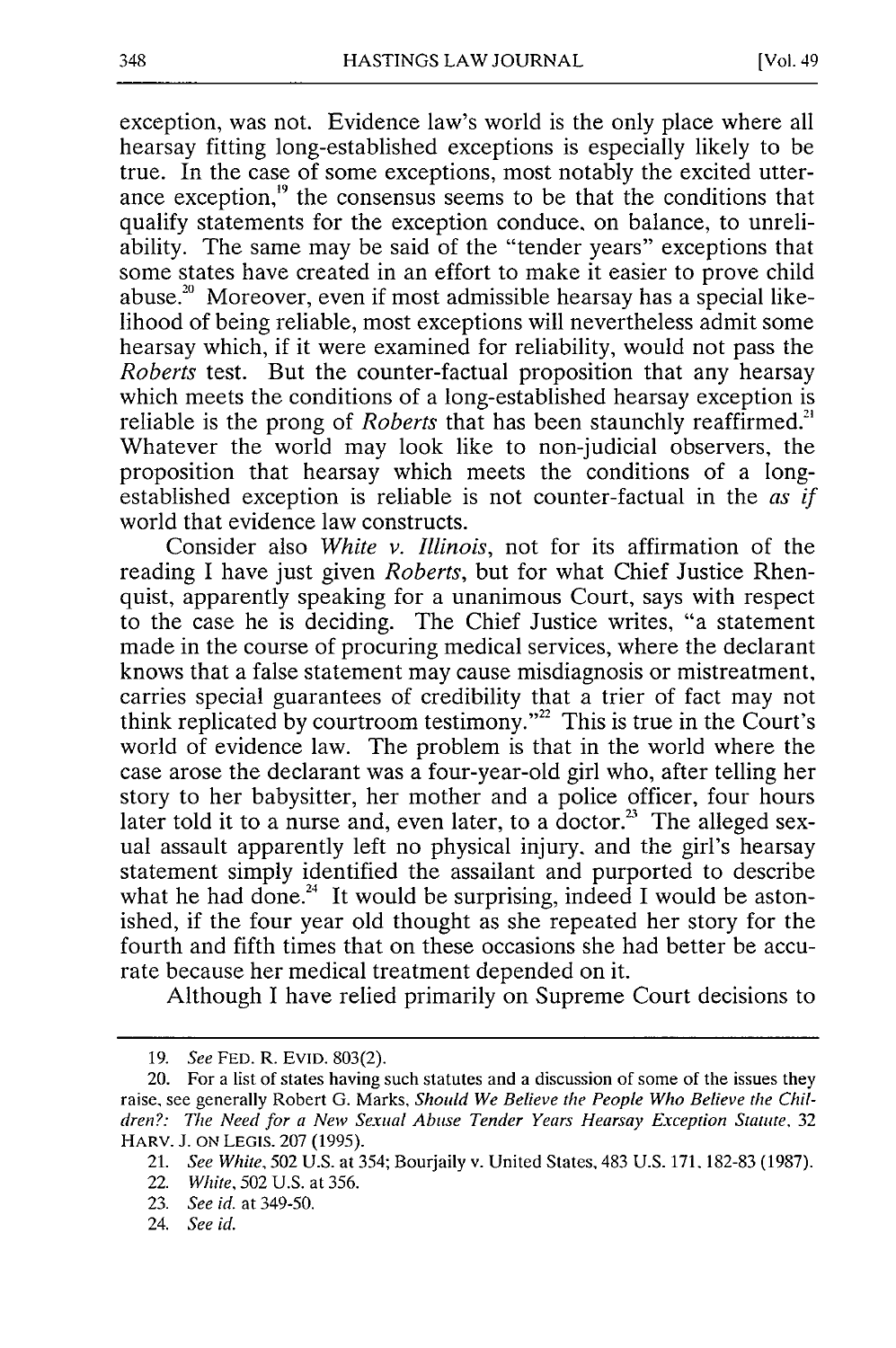illustrate my points, one does not have to go to the nation's highest court to view judges creating fictional worlds to justify evidence rulings. Consider impeachment by prior inconsistent statements and the many courts that have found an inconsistency between a witness's earlier statement implicating a defendant and her later testimony, "I don't remember." Only in evidence law's *as if* world do people not only not forget anything they ever said, but also mean to deny a defendant's guilt when they say they don't remember what they once said about him.<sup>25</sup>

The decision of a D.C. Circuit Court panel in *Winfield v. United State?* provides another example of how fictional worlds are invoked to support evidentiary decisions. In *Winfield,* a man

was identified by government witnesses as the man who had chased down and shot the victim to death while saying "do you like snitching?" The defense offered to prove that on the day of the murder the victim had informed against a man named Huff, and that Huff had previously threatengd, shot, and stabbed the victim after a prior instance of informing.<sup>2</sup>

The *Winfield* court upheld the trial court's ruling:

Although evidence of a third person's motives, actions, opportunity and statements are of the type which may be used to establish the requisite link to the crime charged in the case, to be admissible, the proffered evidence in the aggregate must establish "the necessary link, connection or nexus between the proffered evidence and the crime at issue." Thus, we have held that a defendant's proffer of evidence that other individuals had even stronger motives to murder the victim than the accused was insufficient, without more, to establish the necessary link to the offense charged to render the evidence admissible at trial ....

Even threats against the crime victim are not relevant, "unless the third person is an accomplice or accessory of the accused" or unless the third person is implicated by other evidence in some way to the crime charged.<sup>2</sup> 8

Doesn't FRE 401 define as relevant, evidence having *any* tendency to make a consequential fact more or less probable than it

<sup>25.</sup> *See generally* David Greenwald, *The Forgetful Witness,* 60 U. CHi. L. REV. 167 (1993).

<sup>26. 652</sup> A.2d 608 (D.C. 1994) *vacated, reh'g en banc granted,* 661 A.2d 1094 (D.C. 1995), *rev'd* 676 A.2d **1** (D.C. 1996).

<sup>27.</sup> Donald A. Dripps, *Relevant But Prejudicial Exculpatory Evidence: Rationality Versus Jury Trial and the Right to Put on a Defense,* 69 **S.** CAL. L. REV. 1389,1409 (1996).

<sup>28. 65</sup> A.2d at 612-13 (citations omitted). For a thoughtful commentary on this case and an analysis of what is problematic about this and similar cases, see Dripps, *supra* note 27.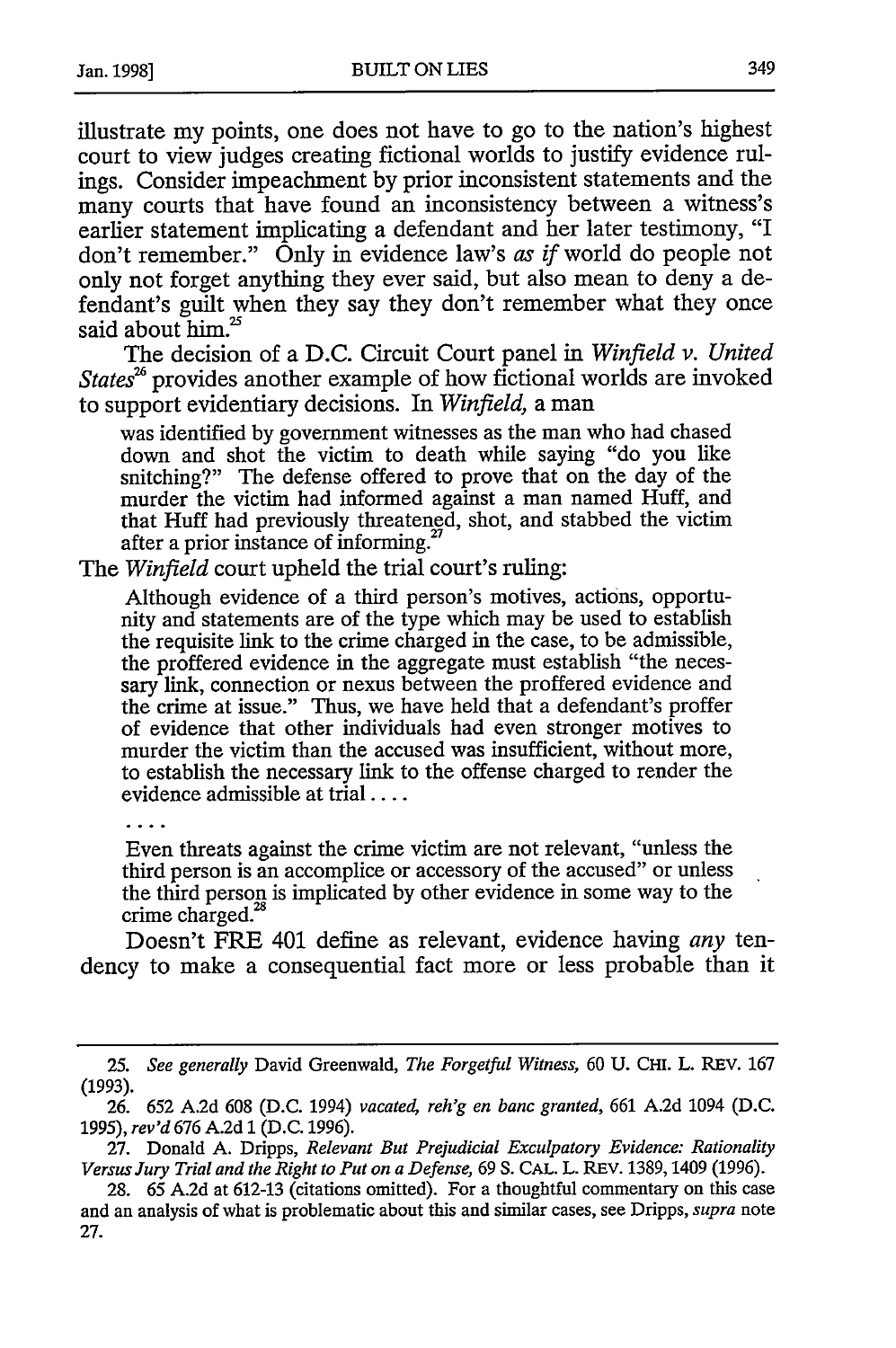would be without the evidence?<sup>29</sup> In no world I know is evidence of the sort offered in *Winfield* irrelevant. Yet not only was it irrelevant in the trial judge's and the panel's world, but they could find precedent for their decision, as other judges had constructed similar worlds to justify similar rulings."

Finally, consider the artificial worlds that have been created by courts and legislators to allow the hearsay of children alleged to have been victimized sexually into evidence.<sup>31</sup> Excitement in some such children can endure for hours or even days without being noticeable until the incriminatory words are spoken; statements in response to probing or even leading questions can be spontaneous, and as we saw in *White,* anything said to a doctor will be true because no matter how young the child or doubtful a physical injury, the child will know medical treatment depends on his veracity.

#### **Reasons for Fictional Worlds**

The reader may think that **I** have laid bare these judicial lies to deplore them. Not at all. The situation is more complex, for courts can get in trouble when they see the world as it is. Consider *Bruton v. United States.*<sup>32</sup> Here the Court rejected one of the fictions that evidence law had not only long lived with, but actually thrived upon: namely, the fiction that juries will follow instructions and consider evidence only for certain purposes or against particular persons. The Supreme Court recognized in *Bruton* that when a defendant's confession implicated himself and a codefendant, a jury would find it difficult if not impossible to follow a judge's instructions to consider the confession only against its maker. $33$  In so holding the Court recognized that most people are unable to rigidly segregate, **by** issue, information provided them or to control completely its influence on them. Thus the Court found that Bruton's Confrontation Clause rights had been violated **by** the admission of his codefendant's confession at their joint trial. $34 \times 10^{-10}$  Sruton should have been tried separately from the confessing defendant.

Perhaps because so many crimes are committed with company,<sup>35</sup> *Bruton* proved impossible to live with, and the Court soon fell back into its usual ways of finding comfort in worlds it constructed. First,

<sup>29.</sup> See FED. R. EVID. 401.

<sup>30.</sup> See e.g., Johnson v. United States, 552 A.2d 513.516-18 (D.C. 1989).

<sup>31.</sup> See generally Marks, *supra* note 20.

<sup>32. 391</sup> U.S. 123 (1968).

<sup>33.</sup> *See id.* at 135-36.

<sup>34.</sup> *See id.* at 137.

<sup>35.</sup> In *Richardson v. Marsh,* 481 U.S. 200, 209 (1987), Justice Scalia indicates that one-third of all federal criminal trials involve joint defendants.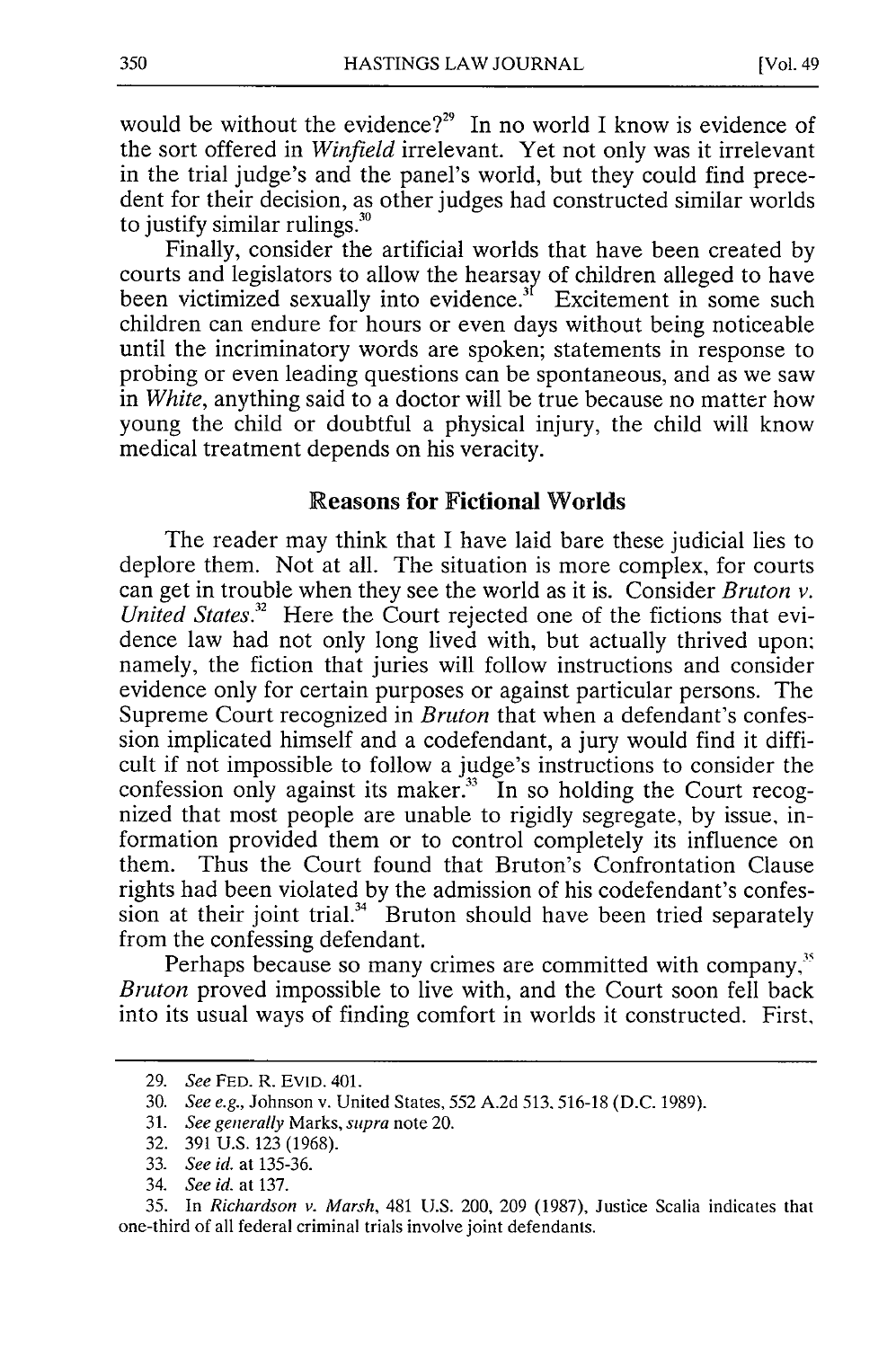the Court held in *Nelson v. O'Nei36* that there was no *Bruton* violation when the defendant whose confession was introduced testified in his own defense because the codefendant could cross-examine the confessing defendant when he took the stand. $3^7$  The Court ignored the fact that when codefendants are mounting a joint defense, their cooperative effort will be destroyed if one casts doubt on the other's credibility, and they ignored the fact that in the very case they were deciding there was nothing to cross-examine the testifying defendant on because he denied making the confession that implicated his codefendant. Nineteen years after *Bruton,* the Court retreated still further, holding in *Richardson v. Marsh* that separate trials were not the only means of preventing a *Bruton* violation.<sup>38</sup> Redacting one defendant's confession to remove references to another defendant is sufficient.39 But when *Richardson* is applied in the real world of criminal trials, it is unlikely to offer the protection *Bruton* promised. Although *Richardson* itself may have been an exception, anything less than a redaction which destroys the story of a joint enterprise is likely to leave jurors suspecting that the accomplice referenced in a defendant's confession, however vague and shadowy the reference, is the person on trial with him.<sup>40</sup>

The fate of *Roberts* provides another example of why courts do not always want to write opinions that reflect the fair implications of accepted legal values for evidence rulings in the world we live in. The first prong of *Roberts,* that the Confrontation Clause requires a showing of actual unavailability before hearsay is admitted, seems necessary to implement the full value of the Confrontation Clause rights in all situations where jurors would be better informed by a hearsay declarant's examination and cross-examination than they are by a listener's report of the hearsay statement. Yet we have long lived with a system which admits considerable hearsay from available witnesses and, without more, admits hearsay that falls under traditional exceptions. There is no particular reason to think that, over the years, this traditional system has been responsible for considerable injustice. I applaud the values of *Roberts* and the world of proof it aspired to. But as a practical matter, *Roberts* was an irresponsible decision, changing as it did, in one quick and unthinking stroke, so much

<sup>36. 402</sup> U.S. 622 (1971).

<sup>37.</sup> *See id.* at 629.

<sup>38.</sup> *See* 481 U.S. at 208-09.

<sup>39.</sup> *See id.*

<sup>40.</sup> Since this was written, the Supreme Court seems to have taken the point of view of the text and mandated the elimination of references that directly but anonymously point to the defendant. *See* Gray v. Maryland, 118 S.Ct. 1151 (1998). The case does not go so far, however, as to destroy the story of the joint enterprise. *See id.*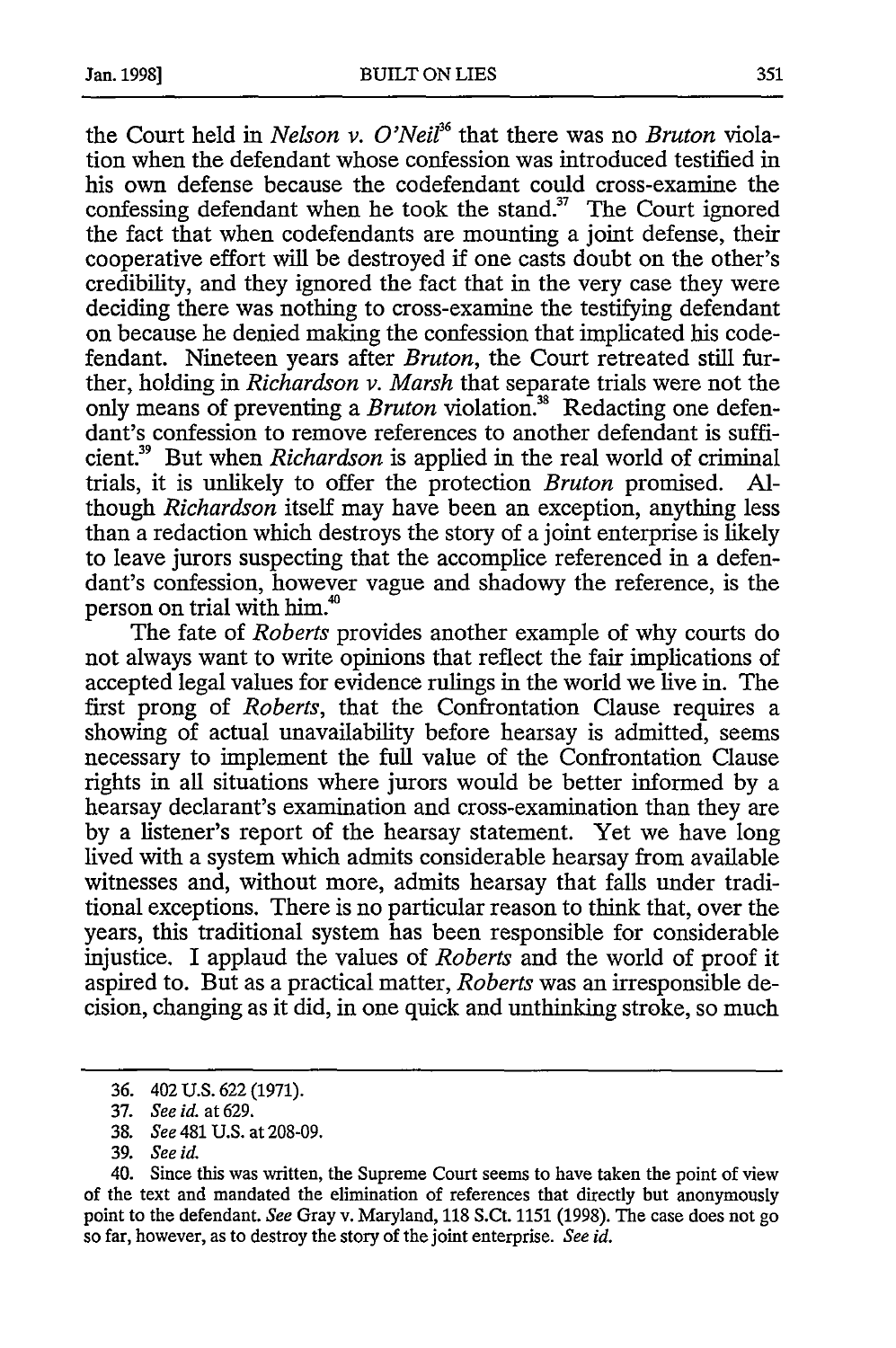of our received culture of hearsay law. Thus, the Court was right to retreat into its *as if* world to contain the damage to long received tradition that *Roberts* might have wrought, as well as, in the real world, to avoid the extra expenses *Roberts* would have imposed and the disputes that would have arisen over issues of availability.

It is no accident that courts have created a system of evidence rules that seem ill-suited to the world in which they operate, or that courts create fictional worlds to justify evidentiary decisions. Retreating to fictional worlds helps stabilize the integrity of the system of evidence rules over time and helps resolve the tension between deeply held, but in practice often conflicting, values at the heart of our system of evidence law.

The assumption in *Roberts* that hearsay meets constitutional standards of reliability whenever it meets the requisites of a traditional exception is a good example of the stabilization function of pretend realities. Without this unreal assumption, the system of hearsay exceptions that has been applied in criminal cases for generations would come undone, and a predictable, low application cost system of categorical exceptions would be replaced by a system in which the admissibility of all hearsay offered by the state would be, in theory, open to dispute before the judge. The received system in which the reliability of hearsay that fits a categorized exception is disputable only in front of the jury (or the judge as trier of fact in bench trials) is part of American trial culture and appears to have worked no great or systematic injustices. The Court in *Roberts,* although it may appear blind to reality, was thus wise not to overturn the understandings of generations. At the same time, the Court in *Roberts* wanted to ensure that the Confrontation Clause barrier to hearsay evidence did not become a nullity, as it might have with the proliferation of new exceptions designed to make it easier to secure convictions in certain kinds of cases, and with the availability of catch-all exceptions which, practically speaking, make all hearsay potentially admissible. Thus, the Court in *Roberts* sought to ensure that the status quo would not change with respect to accused criminals except where the change was likely to enhance justice by yielding more true convictions-an outcome which appears likely to be fostered by the admission of reliable hearsay. Yet, the Court could hardly write an opinion which held that only in the case of novel hearsay exceptions did the Constitution demand some reason to believe that the hearsay offered against an accused criminal was reliable. Instead, and quite naturally, the Court in *Roberts* presented the Confrontation Clause as a constitutional gatekeeper that let pass only hearsay that was likely to be reliable. But the Court saw to it that this gatekeeper posed no barrier to the admission of hearsay under traditional exceptions by constructing a world in which such hearsay was, without more, reliable.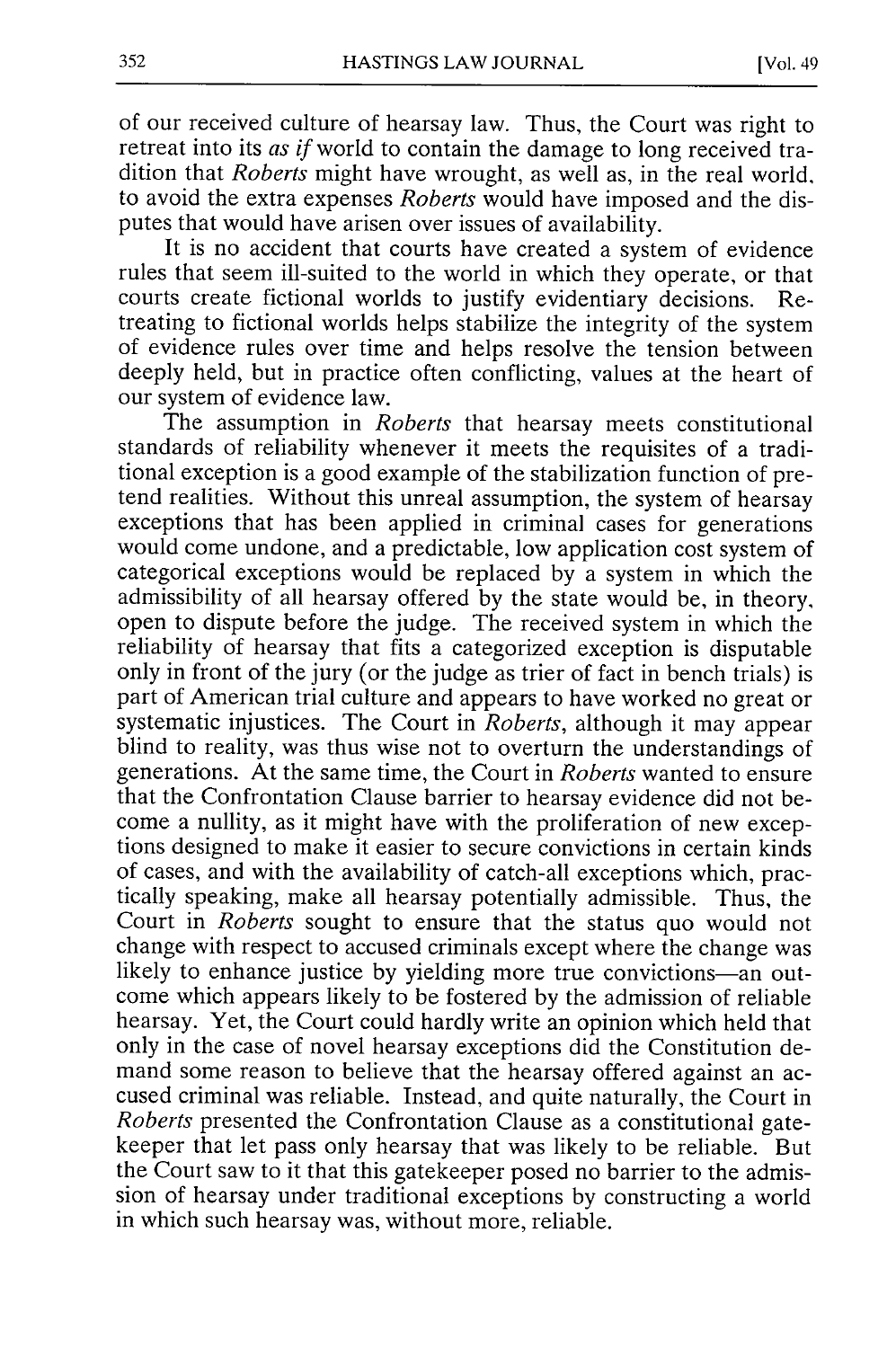There are two kinds of inconsistencies a court can fall into. One involves a conflict of doctrine or concepts that is internal to the legal system. The other is an empirical inconsistency between what the law asserts as fact and what actually is a fact in the external world. When it is difficult to write an opinion without falling into one kind of inconsistency or the other, courts almost always opt for empirical rather than conceptual inconsistencies. This is to be expected if evidence law constitutes an autopoietic system, for autopoietic systems model external systems in ways that allow for coherent system action. But it is also explainable without regard to the theory of autopoiesis. Internal inconsistency may be demonstrated on the face of an opinion or by contrasting one opinion or body of doctrine with another. While assertions of inconsistency may be contestable, the contest can be judged within the law-versed community. Moreover, the closest observers of courts, lawyers and law professors, are well schooled in making conceptual and doctrinal critiques but rarely are experts in making empirical ones, even when they possess on-point and convincing information. It is not surprising that courts try to avoid the kind of inconsistencies their usual critics are best equipped to pounce on.

Even when system stability is not a concern, courts locate evidentiary rules and rulings in fictional worlds because this allows them to escape a value conflict that lies at the heart of the evidence system. On the one hand, we want to resolve cases so as to get at the truth. The creation and application of rules of evidence should, as a normative matter, facilitate this process. On the other hand, process matters. We will not allow torture no matter how effective it might be in uncovering truth. More to the point, truth is supposed to be a product of *fair* process. Rules should be fairly read and applied neutrally. Language should not change in meaning, depending on which side is helped and whether that side's case is more likely to be true. Yet the temptation to take outcome into account when interpreting what process requires can be overwhelming.

If an outcome orientation yields better decisions by the talisman of truth, it should not necessarily be deplored. Some vague rules, like the hearsay catch-all exceptions FRE 807, and its predecessors FRE 803(24) and FRE  $804(b)(5)$ , invite ends-oriented application. Thus circumstances a court sees as sufficient, as a matter of fact, to guarantee reliability when a court believes hearsay will help a jury find the truth may seem, again as a matter of fact, to be insufficient to guarantee reliability when a court believes the hearsay helps the party that should lose. The situation is similar with respect to other facts that condition the applicability of hearsay exceptions and other evidence rules.

Consider, for example, the case which reached the Supreme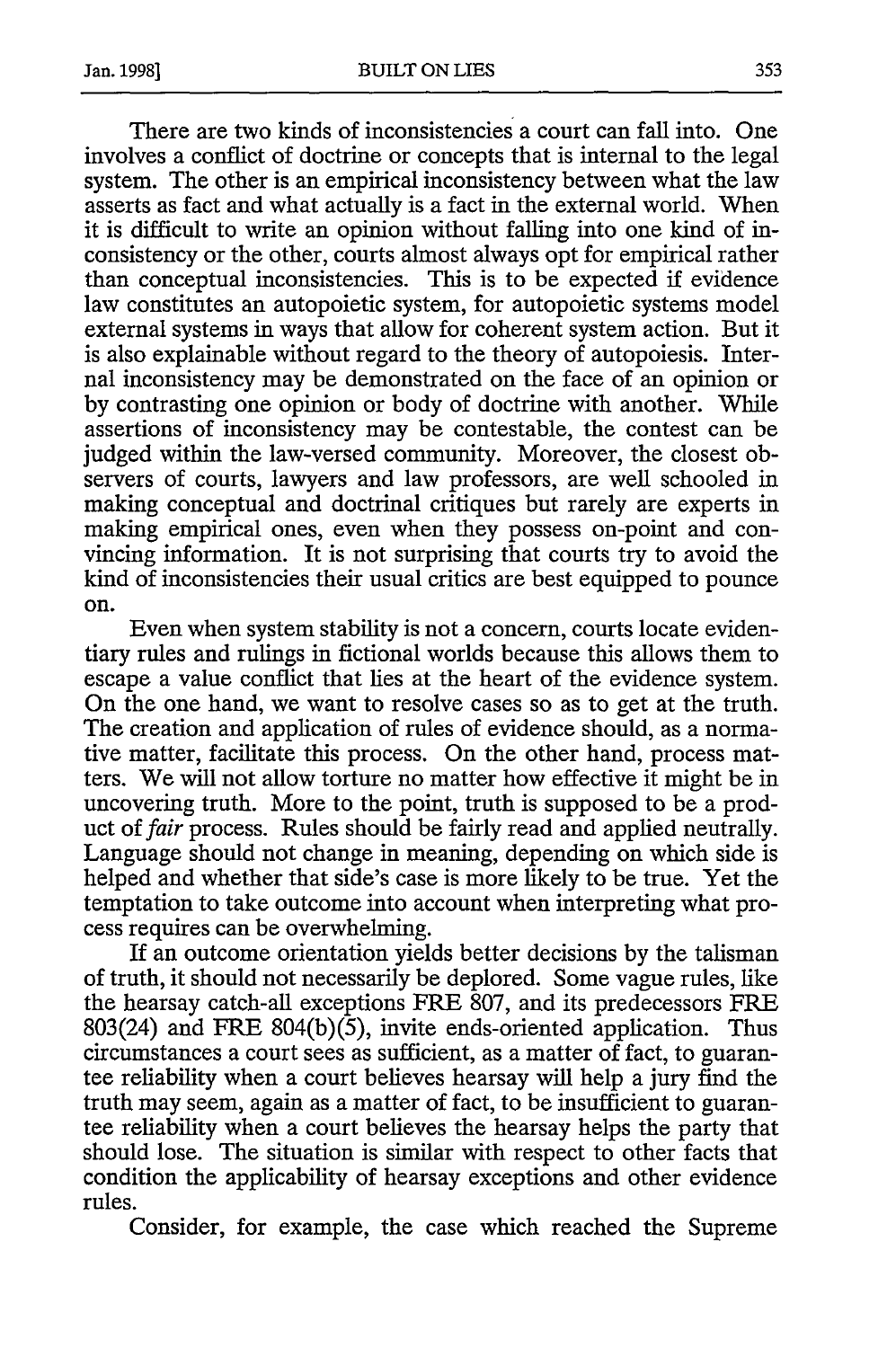Court as *United States v. Salerno."* In that case the trial judge held that the defendant could not introduce transcripts of the testimony of witnesses who testified before a grand jury under FRE 804(b)(1), the exception for former testimony, because the government's motive in cross-examining grand jury witnesses was not similar to the motive it would have had in cross-examining the same witness at the defendant's trial.<sup>42</sup> By itself, it is not clear whether the trial court created a fictional world, for the court's analysis is not obviously wrong as a matter of empirical fact.

We should not, however, consider *Salerno* by itself. Instead, we should contrast it with the many decisions of courts at all levels holding that a defendant's motive to cross-examine government witnesses at a preliminary hearing is similar to the motive the defendant has at trial.<sup>33</sup> In the fictional world on which this proposition is based, all defendants want to thoroughly discredit government witnesses so that they will not be bound over for trial, and a failure to cross-examine a witness is an indication that the defendant regards the witness's story as sound. But in the real world defendants and their attorneys know that even an effective cross-examination at a preliminary hearing is unlikely to lead to an immediate dismissal of the case. So the defendant's motive in deciding whether to examine a preliminary hearing witness and in actually questioning that witness at a preliminary hearing is often to secure discovery of the government's case or to lock the witness into a story without revealing his own hand. Before a grand jury, on the other hand, the government's goal is to secure an indictment. It would seem that when a witness expected to give incriminatory testimony gives exonerative testimony instead, the government has an incentive to show the grand jury that the witness cannot be believed. Yet this is not what motivates government attorneys before federal grand juries in the world the district court constructs so as to deny the former testimony exception to *Salerno.* Indeed, the government attorneys in *Salerno* saw cross-examination, that "greatest legal engine" for discovery of truth, as having little or no place in the development of a witness' grand jury testimony when a witness' truthfulness is doubted. And the trial court agreed.

By resting decisions in preliminary hearing and grand jury cases

<sup>41. 505</sup> U.S. 317 (1992).

*<sup>42.</sup> See id.* at 320.

<sup>43.</sup> *See, e.g.,* California v. Green, 399 U.S. 149, 165 (1970).

<sup>44.</sup> In an affidavit, the government argued that it had "'little or no incentive to conduct a thorough cross-examination of Grand Jury witnesses who appear who to be falsifying their testimony to assist Grand Jury targets or other witnesses."' United States v. Salerno, 937 F.2d 797, 806 (2d Cir. 1991), *rev'd,* 505 U.S. 317 (1992). The trial judge agreed that the government's motive to examine a grand jury witness is "'far different from the motive of a prosecutor in conducting the trial."' *Id.* at 804.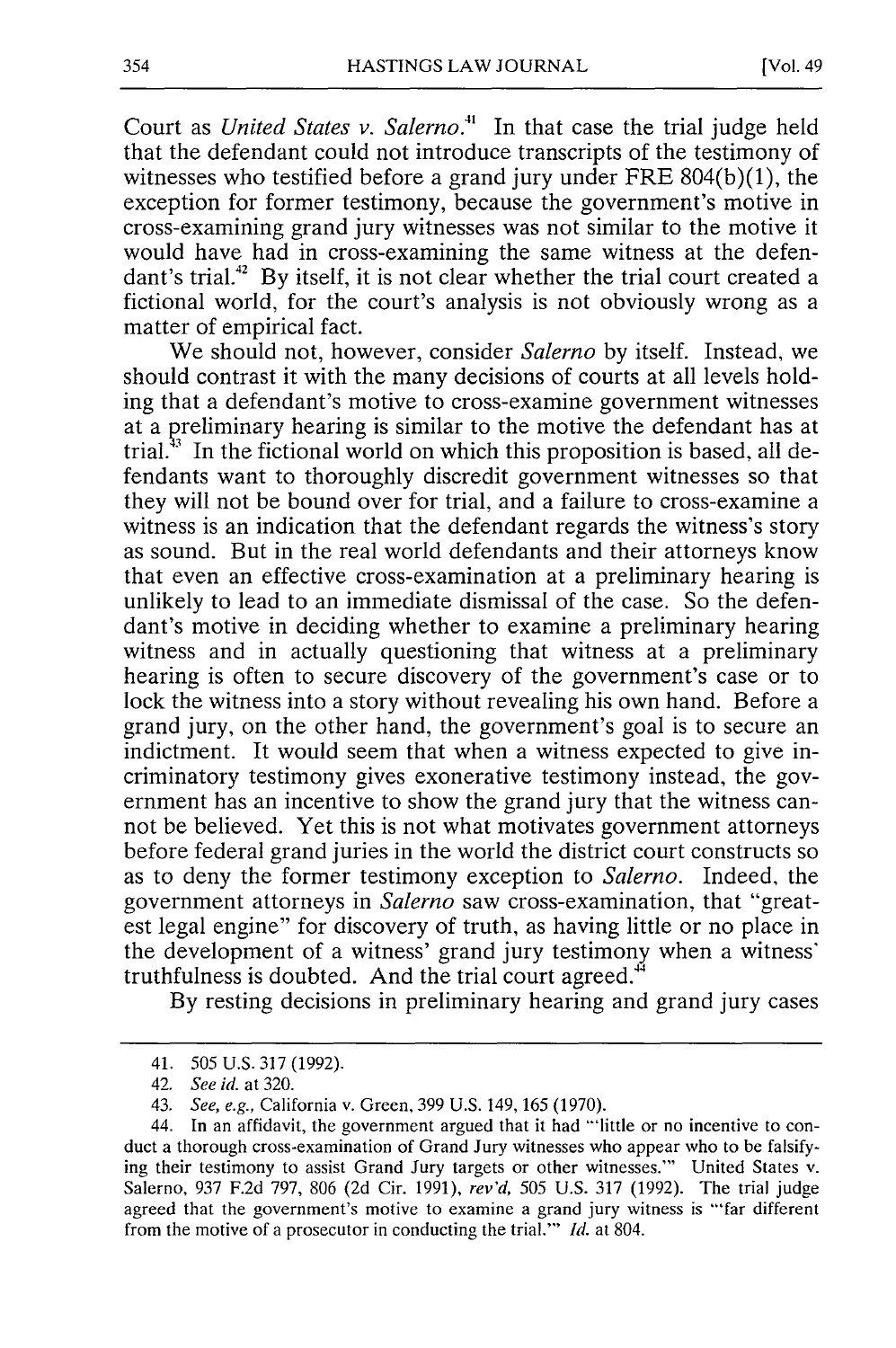on fictive views of the motivations of prosecutors and defendants, courts can apply the similar motive requirement of FRE 804(b)(1)in ways that are conceptually faithful to the rule's language while admitting against defendants what the court believes is credible preliminary hearing testimony likely to lead to justified convictions and denying defendants the use of what the court believes is perjured grand jury testimony, likely to lead to unjustified acquittals. Creating fictional worlds thus allows courts to conform conceptually to the requisites of FRE 804(b)(1) while also promoting the evidence law's overall aim of getting at the truth. Other ways of biasing rulings in favor of the truth are less attractive. A court could not, for example, hold that the similar motive requirement of FRE  $804(b)(1)$  is unimportant when prior testimony is offered against an apparently guilty criminal defendant but matters greatly when an apparently guilty defendant offers former testimony against the state. Such an open declaration of what is going on is too obviously inconsistent with fundamental tenets of fair procedure and formal adversarial equality to be a viable way of tilting the balance at trial toward the party who the judge thinks has truth on his side.

#### **Conclusion**

This piece is a preliminary inquiry into difficult issues, and my conclusion is accordingly tentative. It is that evidence law responds not to the real world but, as autopoietic theory postulates, to models of the real world that the law constructs. These constructions, which prop up both the system of evidence law and the way the rules of this system are applied, are, to a not inconsiderable extent, fictionalized portraits of the real world and the way people behave. Judges, whom I have focused on, as well as lawyers and legislators who also contribute to evidentiary rule systems, are often informed observers of the actual world and human behavior. In resting evidence law and its application on fictional worlds, they know what they are doing. Hence it is not unfair to say that evidence law, both as doctrine and as applied, rests to a considerable extent on *lies.* It is hard to say whether this is bad. We must consider the possibility that this reliance on fiction is not only understandable but perhaps, on balance, also an eminently serviceable response to dilemmas evidence law cannot avoid. This paper does not, however, prove this proposition. Perhaps the most obvious objection to this kind of perspective on judicial falsehoods is that judges do not necessarily know where the truth lies. The fictive worlds they create to justify rulings that would be untenable in the real world may reflect not an allegiance to the truth but systematic biases in favor of one party (in criminal cases, usually the state). A second objection is that the costs that distorting reality creates for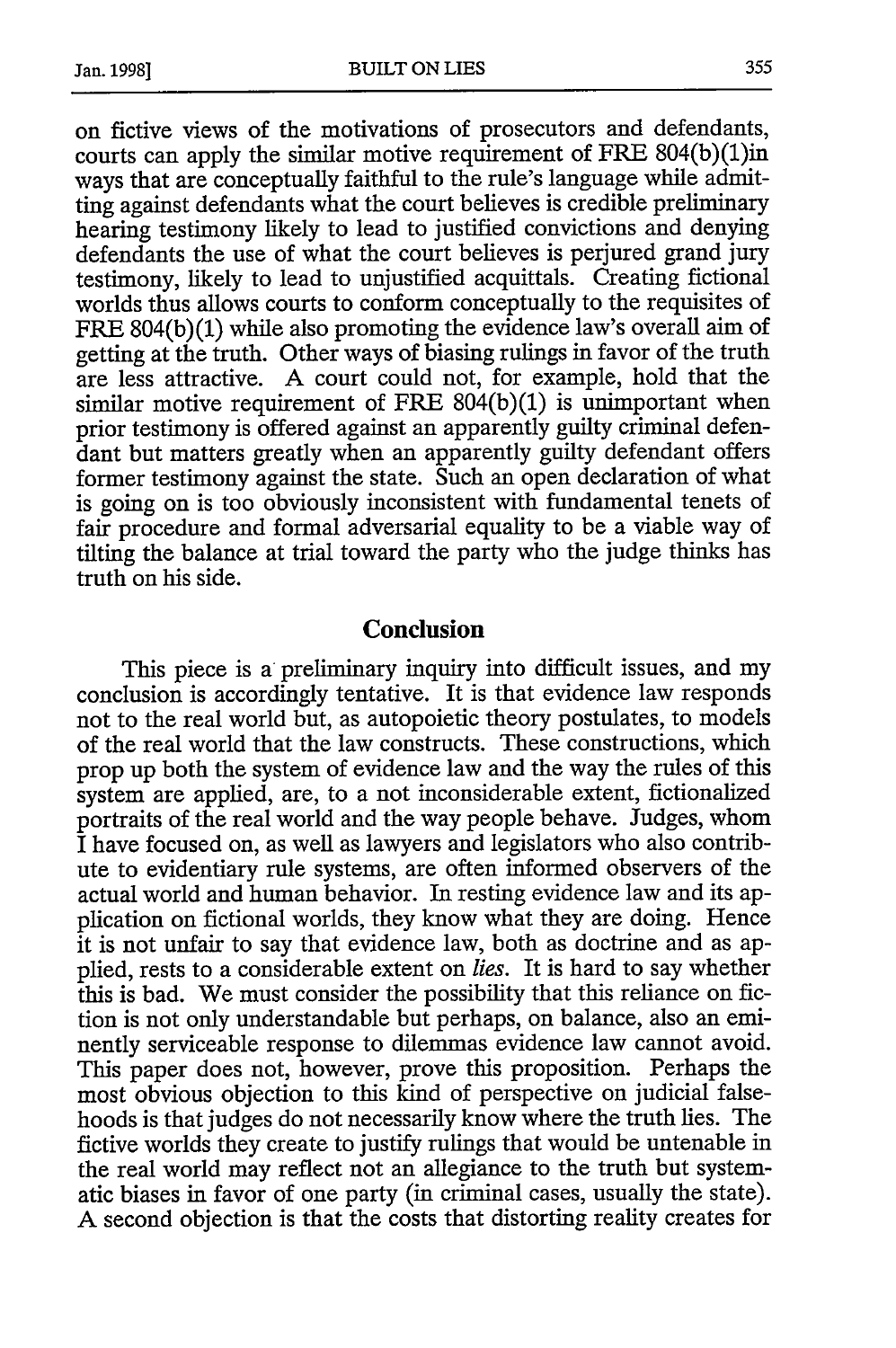system legitimacy and predictability outweigh the virtues of skewing discretionary decisions with an eye to the truth or of not abruptly changing long-enduring aspects of evidence law. I shall not pursue these issues here, but leave them to future work by me or by those whom I hope find these preliminary thoughts intriguing.

Instead let me conclude by noting that if this analysis and the conception of evidence law as an autopoietic system is in some measure correct, two recent developments may be contributing to what some perceive as a coming crisis in the legitimacy and viability of our current system of evidentiary procedure.<sup>35</sup> The first development is the increased empirical attention that is being devoted to evidentiary rules, trials and the settings in which legal cases arise. It is relatively easy for a court to create a fictional world to resolve tensions between doctrine and justice when no one has the data to prove a court's world is fiction. As scholars and lawyers armed with empirical data take a more prominent place among court critics, however, courts may find that lies about how the world works are a less viable way of maintaining conceptual and doctrinal consistency while still skewing decisions toward the truth.

The second development is the creation of the Evidence Rules Advisory Committee, a body that not only is interested in rationalizing the rules of evidence and creating rules that better conform to the conditions of the real world but also has a stake in change since a posited need for change is its *raison d'etre.* Moreover, the Advisory Committee is well-situated to integrate the findings of empirical research into rules of evidentiary procedure. The progressive rationalization of evidence rules based on better empirical knowledge may seem like a good thing, but given the dilemmas that are arguably inherent in systems of evidentiary procedure, successive efforts to improve the system may succeed only in making it more complex and may destroy some of the practical compromises by which evidence rules mediate between the requisites of substantive and formal justice. Moreover, too frequent rule changes disrupt system stability. Perhaps I am unduly pessimistic, but when I contemplate the Evidence Advisory Committee's efforts to whip the rules of evidence into a more rational shape that better fits the world we live in, the image of Brer Rabbit trying to punch manners into the tar baby comes to mind. So do Justice Jackson's cautionary words in *Michelson v. United States*<sup>46</sup>:

We concur in the general opinion of courts, text writers and the profession that much of this law is archaic, paradoxical and full of compromises and compensations by which an irrational advantage

<sup>45.</sup> See, e.g.. MIRJAN R. DAMAgKA, EVIDENCE **LAW** ADRIFT (1997).

<sup>46. 335</sup> U.S. 469 (1948).